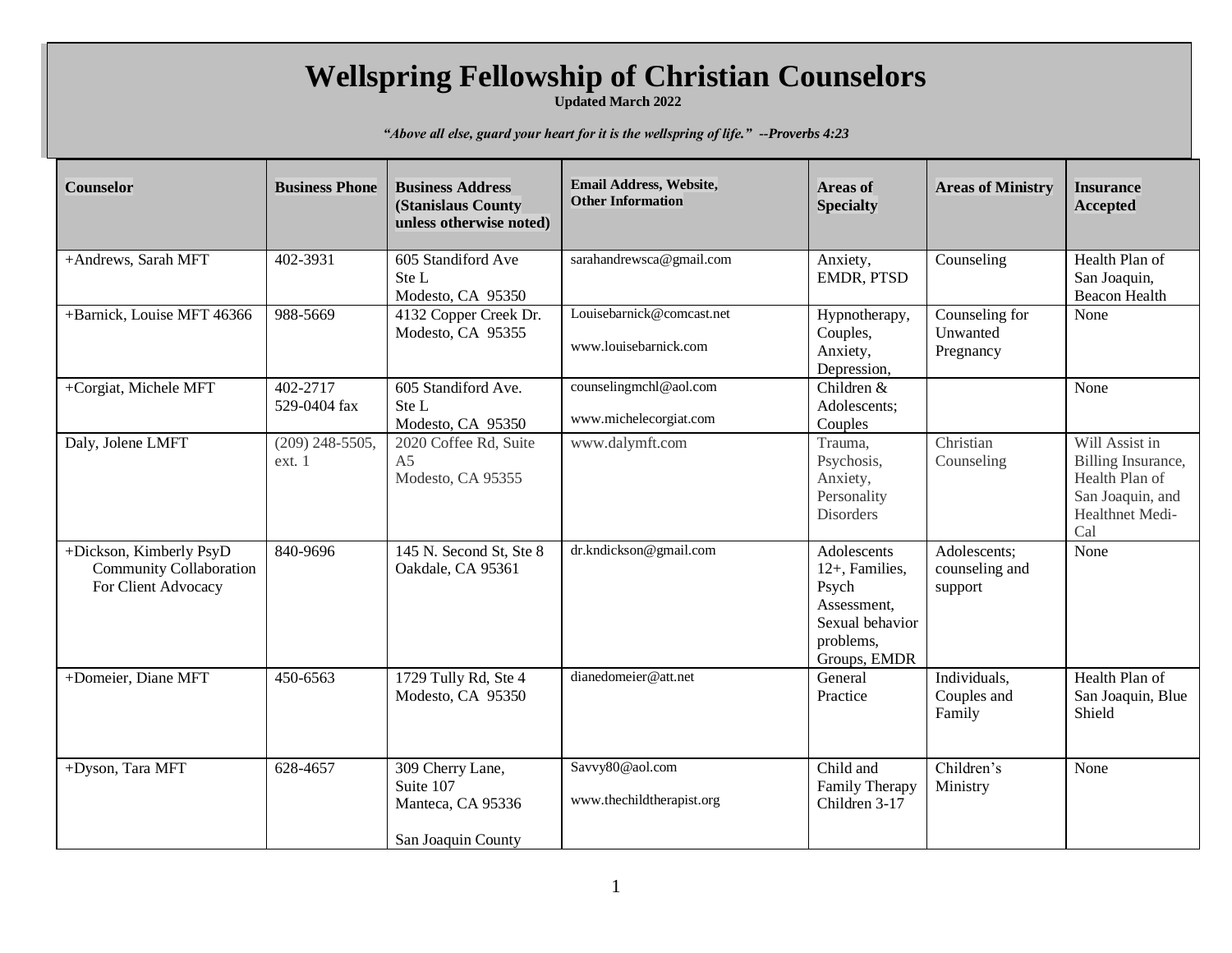| Counselor                                                                        | <b>Business Phone</b> | <b>Business Address</b><br><b>(Stanislaus County)</b><br>unless otherwise noted) | Email Address, Website,<br><b>Other Information</b> | <b>Areas of</b><br><b>Specialty</b>                                                                      | <b>Areas of Ministry</b>                                                  | <b>Insurance</b><br><b>Accepted</b>   |
|----------------------------------------------------------------------------------|-----------------------|----------------------------------------------------------------------------------|-----------------------------------------------------|----------------------------------------------------------------------------------------------------------|---------------------------------------------------------------------------|---------------------------------------|
| +Ferguson, Wess MFT<br>Director: Downey Park<br><b>Counseling Associates</b>     | 527-8943              | 1213 Coffee Rd, Suite P<br>Modesto, CA 95350                                     | www.dpcamodesto.com                                 | Grandiose<br>Males, Couple<br>Counseling                                                                 | Pastoral<br>Consultation/<br>Restoration,<br>Teaching                     | Will assist with<br>insurance billing |
| +Henman, James O. PhD                                                            | 577-1667              |                                                                                  | www.CAIRforYou.com                                  |                                                                                                          |                                                                           |                                       |
| +Howard, Caroline Coach<br>Director: Downey Park<br><b>Counseling Associates</b> | 527-8943              | 1213 Coffee Rd, Suite P<br>Modesto, CA 95350                                     | RelatableCoaching.com                               | Biblical<br>counseling,<br>individuals &<br>couples                                                      | Marriage, Special<br>needs parents,<br>teenagers                          | None                                  |
| +Huizenga, Marietta<br>Pastoral Counselor<br><b>Life Ministries</b>              | 633-2202              | 430 Crane Ave., Ste.103<br>Turlock, CA 95380                                     | mariettahuizenga@charter.net                        | Marriage,<br>Men/Women's<br>Issues, Abuse,<br>Trauma, Sexual<br>Addictions                               | Retreat/Conference<br>Speaker,<br>Women's Groups,<br><b>Bible Studies</b> | None                                  |
| +Klemin, Michael MFT-<br><b>CSAT</b><br>Downey Park Counseling<br>Associates     | 527-8943              | 1213 Coffee Rd., #P<br>Modesto, CA 95355                                         | mkleminmft@sbcglobal.net                            | Sex Addiction,<br>Sexual Abuse,<br>Trauma,<br>EMDR,<br>Certified Sex<br>Addiction<br>Therapist<br>(CSAT) | Drama                                                                     | Will assist with<br>insurance billing |
| +Kubicek, Megan LMFT                                                             | 596-3630              | 1120 Tully Road, Modesto                                                         | megan.kubicek@gmail.com                             | Sexual Abuse,<br>Trauma,<br>Divorce,<br>Couples,<br>Blended<br>Families,<br>Children and<br>Teens        | Post-abortion<br>Recovery, 12-step<br>Celebrate<br>Recovery               | None                                  |
| +Maness, Sandra LPCC<br><b>Family Concern Counseling</b>                         | 535-4375              | 1101 M Street, Modesto                                                           | smaness@scyfc.com                                   | Couples,<br>Families, Grief,<br>Trauma,<br>Anxiety,<br>Depression,<br>Women's<br>issues                  | Worship, prayer                                                           | None                                  |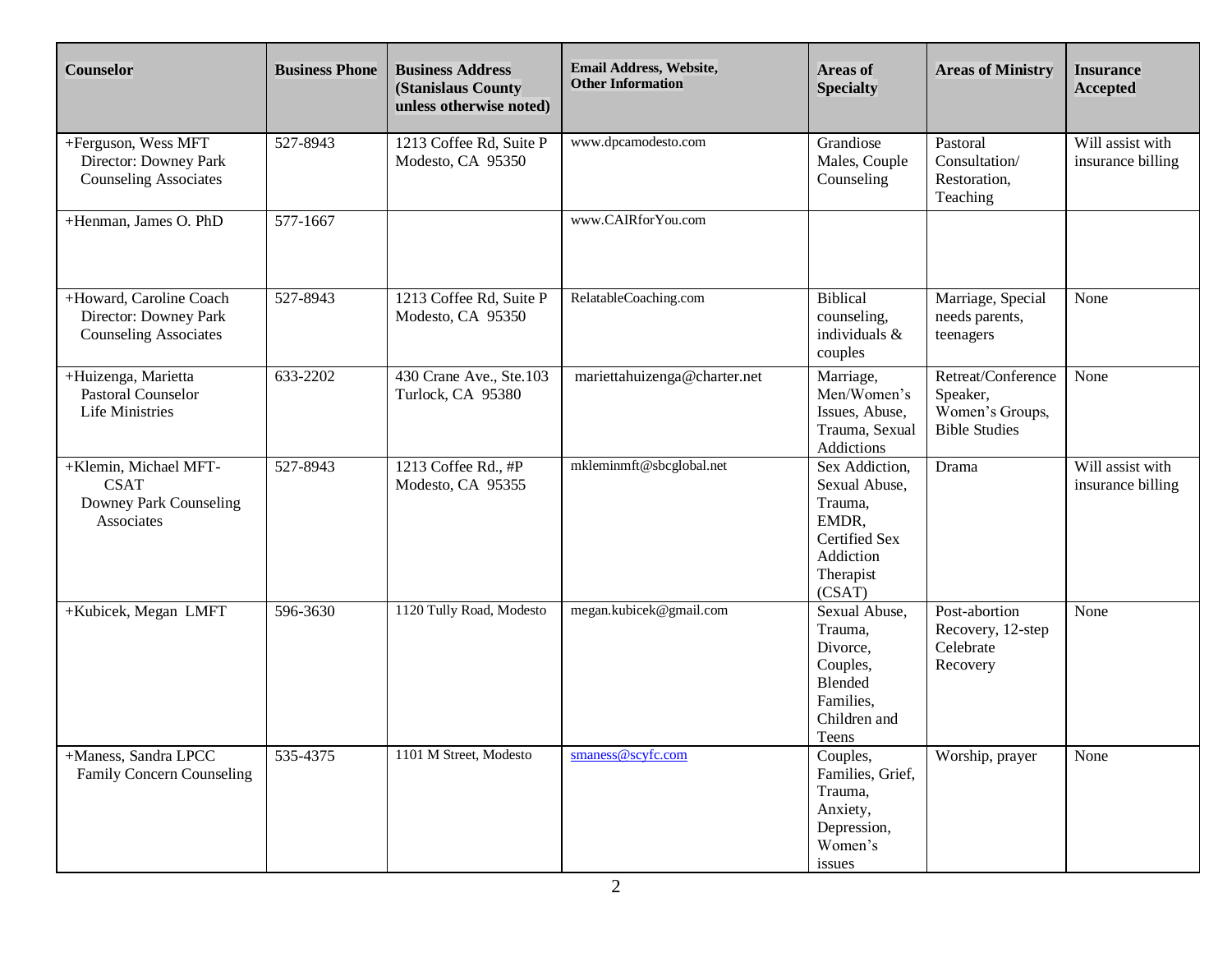| <b>Counselor</b>                                                     | <b>Business Phone</b>      | <b>Business Address</b><br>(Stanislaus County<br>unless otherwise noted) | Email Address, Website,<br><b>Other Information</b> | <b>Areas of</b><br><b>Specialty</b>                                                                                                                                                   | <b>Areas of Ministry</b>                                                                                             | <b>Insurance</b><br><b>Accepted</b>                                                                            |
|----------------------------------------------------------------------|----------------------------|--------------------------------------------------------------------------|-----------------------------------------------------|---------------------------------------------------------------------------------------------------------------------------------------------------------------------------------------|----------------------------------------------------------------------------------------------------------------------|----------------------------------------------------------------------------------------------------------------|
| +Martin, Cindi J. LCSW<br><b>Wellspring Counseling</b><br>Ministries | 607-1887<br>848-8825 (fax) | 603 West F Street<br>Oakdale, CA 95361                                   | wellspringcounselingministries@gmail.co<br>m        | Abuse, Trauma,<br>Anxiety,<br>Depression,<br>Couples,<br>Families,<br>Children/Adult<br>Grief/Loss<br>Issues,<br>Sexual Issues,<br>Addiction,<br><b>Equine Assisted</b><br>Counseling | Community<br>Outreach,<br>Crisis Intervention,<br>School Counseling,<br>Pastor/Elder Wives<br>and Missionary<br>Care | Some Blue Cross<br>PPO, Some Blue<br>Shield & Blue<br>Cross, Stanislaus<br><b>County Partners</b><br>in Health |
| +McMahon, Rebecca LCSW                                               | 480-2038                   | 1601 I Street, Ste. 320<br>Modesto, CA 95354                             | rmac2038@yahoo.com                                  | Trauma,<br>Sexual Abuse,<br>Men/Women's<br>Issues, Anxiety,<br>Domestic<br>Violence, Mood<br>Disorders, and<br>Clinical<br>Supervision                                                | Music                                                                                                                | VOC, MHN,<br>Health Smart and<br>VA Choice                                                                     |
| Melendez, Ronda May FLE                                              | 602-7252                   | 210 S. Sierra Ave,<br>Ste 202<br>Oakdale, CA<br>95361                    | ronda@thexarisgroup.org                             | Family life                                                                                                                                                                           | Preventative<br>Family Life issues                                                                                   | None                                                                                                           |
| +Netjes, Elizabeth AMFY                                              | 209-661-5470               | 706 13th St<br>Modesto CA<br>95354                                       | elizabethnetjes@gmail.com                           | All ages, stress,<br>burnout,<br>identity,<br>anxiety,<br>ministry/missio<br>ns                                                                                                       | People in<br>leadership: pastors,<br>missionaries, youth<br>leaders                                                  | N/A                                                                                                            |
| +Oneth, Christopher LMFT<br>Downey Park Counseling<br>Associates     | 527-8943                   | 1213 Coffee Road<br>Suite P<br>Modesto, CA 95355                         | downeyparkcounseling@gmail.com                      | Individual,<br>Family/<br>Marriage,<br>Trauma, Anger,<br>Men-Success<br><b>Strategies</b>                                                                                             | Families, Pastors                                                                                                    | <b>UMR</b>                                                                                                     |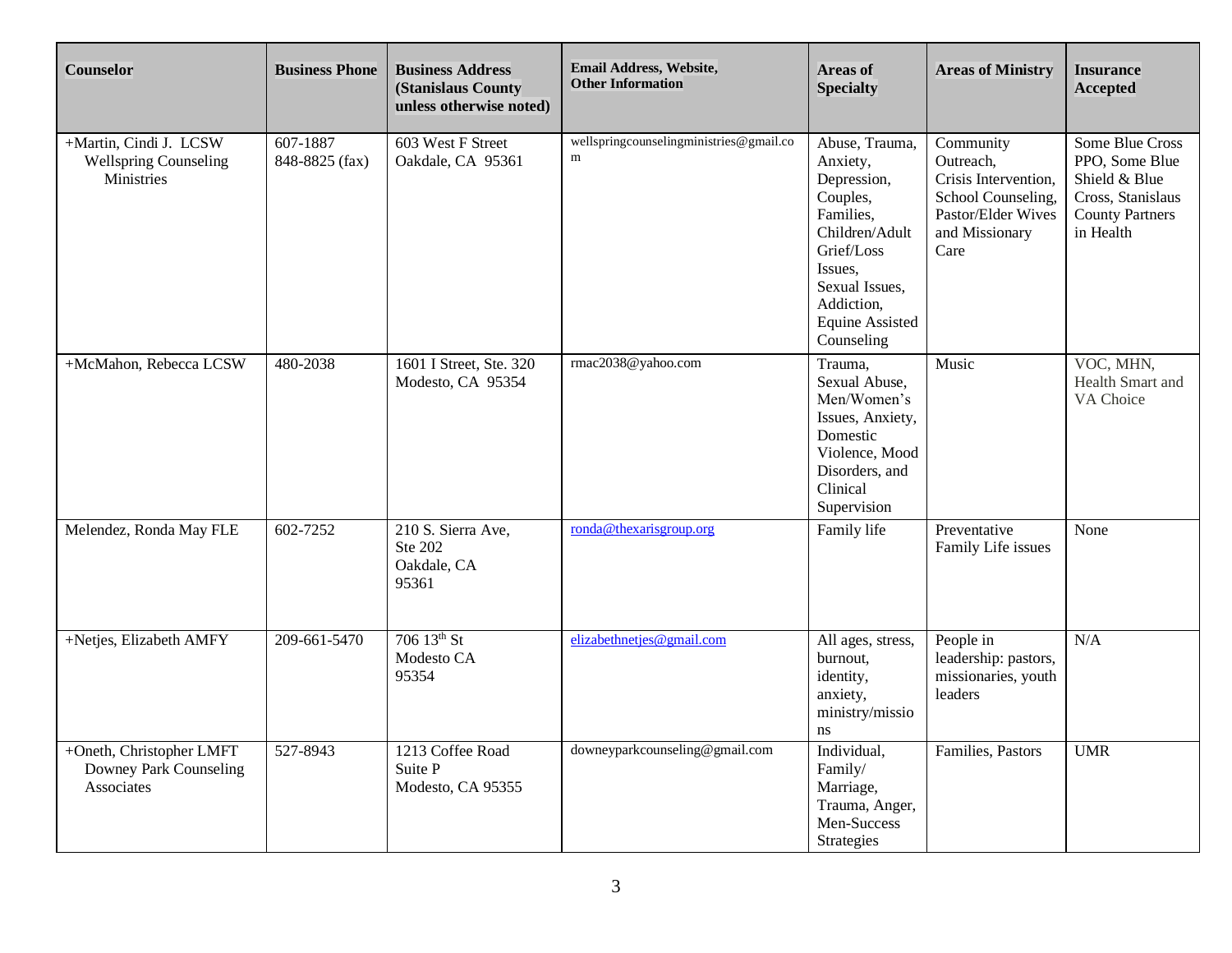| <b>Counselor</b>                                  | <b>Business Phone</b> | <b>Business Address</b><br>(Stanislaus County<br>unless otherwise noted)               | Email Address, Website,<br><b>Other Information</b> | <b>Areas of</b><br><b>Specialty</b>                                                                             | <b>Areas of Ministry</b>                                                  | <b>Insurance</b><br><b>Accepted</b>                                                                                                                          |
|---------------------------------------------------|-----------------------|----------------------------------------------------------------------------------------|-----------------------------------------------------|-----------------------------------------------------------------------------------------------------------------|---------------------------------------------------------------------------|--------------------------------------------------------------------------------------------------------------------------------------------------------------|
| +Paulsen, Don LMFT<br>River Oak Grace Church      | 925-207-6691          | 7712 Rodden Road<br>Oakdale, CA 95361                                                  | dpaulsen46@sbcglobal.net<br>www.riveroakgrace.org   | Families,<br>Individuals                                                                                        | Counseling,<br>Teaching,<br>Recovery                                      | None                                                                                                                                                         |
| +Powers, Julie LPCC                               | $(209)232 - 5682$     | 1444 W Main St.<br>Ripon, CA 95366                                                     | www.valleyoakripon.com                              | anxiety,<br>depression, grief<br>and loss issues,<br>women's issues.<br>She also leads<br>mindfulness<br>groups | Women's<br>Ministries                                                     | None                                                                                                                                                         |
| *Sarale, Kimberly LMFT                            | 855-268-4096          | 4125 Bangs Ave<br>Modesto, CA 95356                                                    | Kimsarale@yahoo.com                                 | Teens                                                                                                           | Dialectical<br>Behavioral<br>Therapy (DBT)                                | Kaiser                                                                                                                                                       |
| +Stime, Lynette LCSW                              | $(209)$ 527-8943      | Downey Park<br>Counseling<br>Associates<br>1213 Coffee Rd, Ste. P<br>Modesto, CA 95355 | www.dpcamodesto.com                                 | Couples,<br>Adoption,<br>Adjustment<br><b>Issues</b>                                                            | Marriage<br>Counseling                                                    | <b>Health Partners of</b><br>Northern<br>California                                                                                                          |
| +Stubbert, Scott PSAP<br>Pastoral Counselor       | 577-1604              | 4040 Tully Road<br>Modesto, CA 95356                                                   | scotts@bvg.org                                      | Sexual<br>Addiction                                                                                             | Recovery &<br>Counseling                                                  | None                                                                                                                                                         |
| +Tucker, Rebecca LCSW                             | $(209)$ 535-0691      | 4601 Carnes Rd. St. 8<br>Roseburg, OR 97471                                            | rtlcsw@icloud.com                                   | Women's<br>Issues,<br>Children,<br>Teens. Grief,<br>Trauma, Abuse,<br>Depression,<br>Anxiety, Anger,<br>Couples | Family Life/<br>Women's Ministry                                          | <b>Blue Cross, Blue</b><br>Shield-PPO,<br>Aetna, Sutter<br>EAP, Compsych<br>EAP, VOC,<br>Magellan,<br>HealthNet PPO,<br>Humana with<br>Medicare<br>Advantage |
| +Villa, Marty MFT<br>Family Concern<br>Counseling | 522-9568 x112         | 918 Sierra Drive<br>Modesto, CA 95351                                                  | www.scyfc.com                                       | Youth &<br>Families,<br>Couples                                                                                 | Drug & Alcohol<br>Recovery,<br>Juvenile Hall,<br><b>Parenting Classes</b> | None                                                                                                                                                         |

+ Statement of faith on file \* Alumni